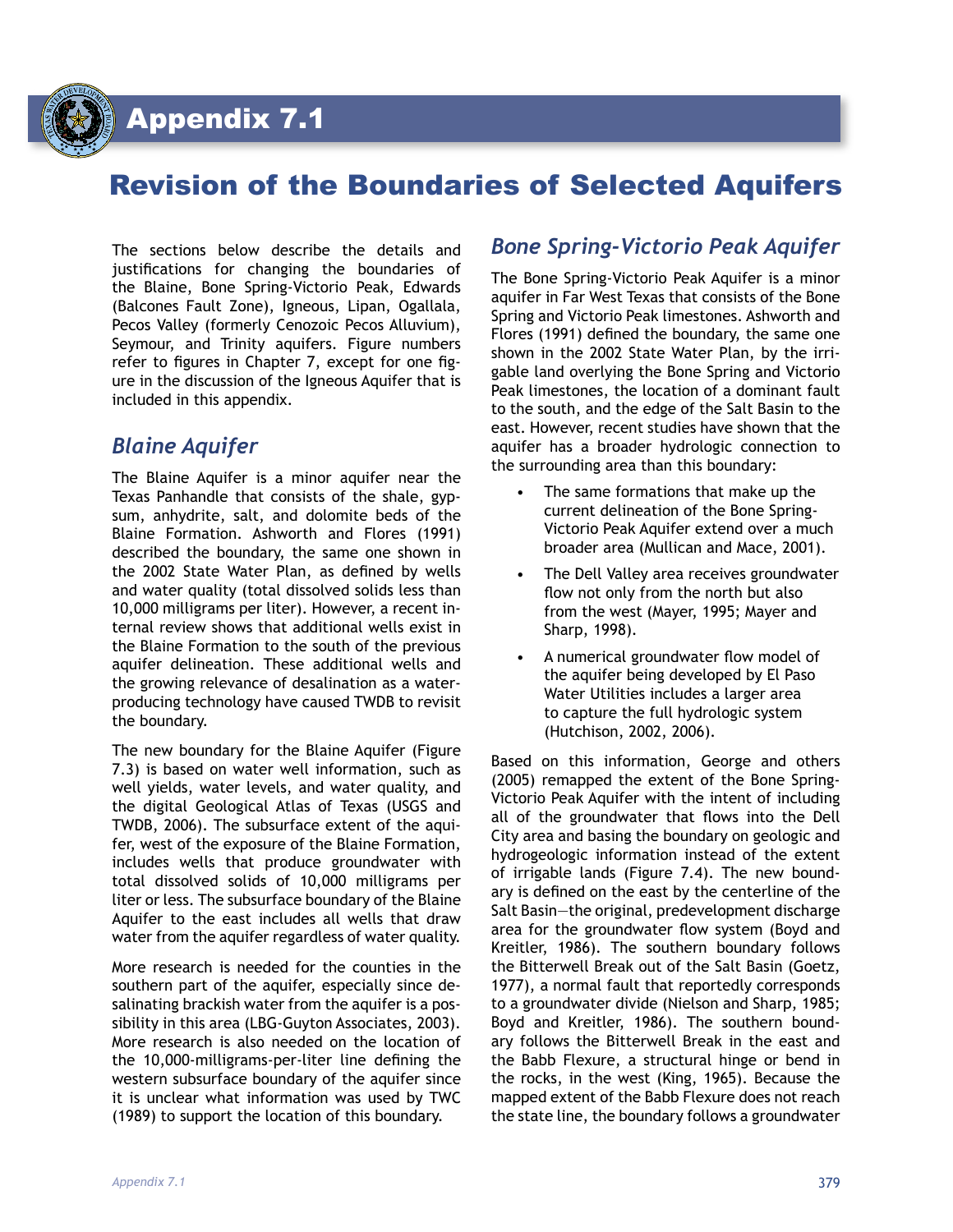flow line to the state line based on the water level map of Mayer (1995) and Mayer and Sharp (1998). The northern extent of the aquifer in Texas is then defined by the state line with New Mexico.

### *Edwards (Balcones Fault Zone) Aquifer*

The Edwards (Balcones Fault Zone) Aquifer is a major aquifer in south central Texas that consists of the Kainer and Person formations (Edwards Group) and overlying Georgetown Formation in the San Marcos platform (Rose, 1972); the Devils River Limestone in the Devils River Trend; and the West Nueces, McKnight, and Salmon Peak formations of Lozo and Smith (1964) in the Maverick Basin. Ashworth and Flores (1991) described the boundary, the same one shown in the 2002 State Water Plan, as defined by the outcrop, the location of presumed groundwater divides, and the subsurface limit of fresh water (water with total dissolved solids less than 1,000 milligrams per liter), sometimes referred to as the "bad water line." However, studies based on well logs (Schultz, 1993, 1994) and drilling (Waugh, 1993, 2005) for the San Antonio segment of the aquifer suggest a different position for the bad water line than previously thought. Based on these studies, the location of the bad water line is now the same as that recognized by the Edwards Aquifer Authority (Figure 7.5). This line is notably different in Medina and Uvalde counties where the aquifer now extends into Frio County and a small part of Zavala County.

#### *Igneous Aquifer*

The Igneous Aquifer is a minor aquifer in Far West Texas that consists of igneous rocks in and around the Davis Mountains. Ashworth and Flores (1991) described the boundary, the same one shown in the 2002 State Water Plan, by the general location of pumping from igneous rocks in the area. This pumping occurred in three areas: an area around Alpine, an area around Fort Davis, and an area around Marfa.

Although the aquifer extent was limited to areas of pumping, the extent of igneous rocks is much broader. The Region E Planning Group, with a grant from TWDB, supported a study by Ashworth and others (2001) to compile hydrogeologic information on the Igneous Aquifer. As part of that study, Ashworth and others (2001) proposed a

new boundary for the aquifer. Recognizing that the boundary of the Igneous Aquifer was larger than had been shown, TWDB requested that a broader boundary be used for developing the groundwater availability model for the Igneous Aquifer. Beach and others (2004a), who developed that model, used a broader boundary to capture presumed natural flow boundaries for the Igneous Aquifer. In addition, in work done for the Texas Commission on Environmental Quality on its Source Water Assessment Project, the U.S. Geological Survey recognized a broader boundary for the Igneous Aquifer. The Region E Planning Group includes the broader boundary in its 2006 Regional Water Plan.

For the revised boundary of the Igneous Aquifer, TWDB considered the boundaries used by the U.S. Geological Survey, Ashworth and others (2001), and Beach and others (2004a) (Figure A7.1). The U.S. Geological Survey boundary roughly coincides with the boundary used for the groundwater availability model, although there are some differences in the west, south, and northeast parts of the aquifer.

The new TWDB boundary for the Igneous Aquifer includes contiguous Tertiary igneous rocks but differs slightly from the boundaries of the U.S. Geological Survey and Beach and others (2004a). TWDB defined the revised boundary to include the majority of wells drawing from Tertiary igneous rocks. Large exposures of pre-Tertiary, mainly Cretaceous, rocks were kept outside of the boundary. The revised boundary excludes the northernmost extension of the U.S. Geological Survey boundary in Culberson County since that area consists of mostly Permian rocks (Figure A7.1) and includes areas of Tertiary rocks that are within the Beach and others (2004a) boundary in the northeast part of the study area (Figure A7.1). TWDB included an area in the southwest part of the proposed boundary because the area appears to contain Tertiary igneous rocks overlain by Quaternary sediments (Figure A7.1). This same area was considered part of the Igneous Aquifer in a recent study by Olson (2004). TWDB excluded a small sliver of Permian and Cretaceous rocks because of the area's small size and to simplify the boundary (Figure A7.1).

### *Lipan Aquifer*

The Lipan Aquifer is a minor aquifer in West Texas under San Angelo that consists of the caliche and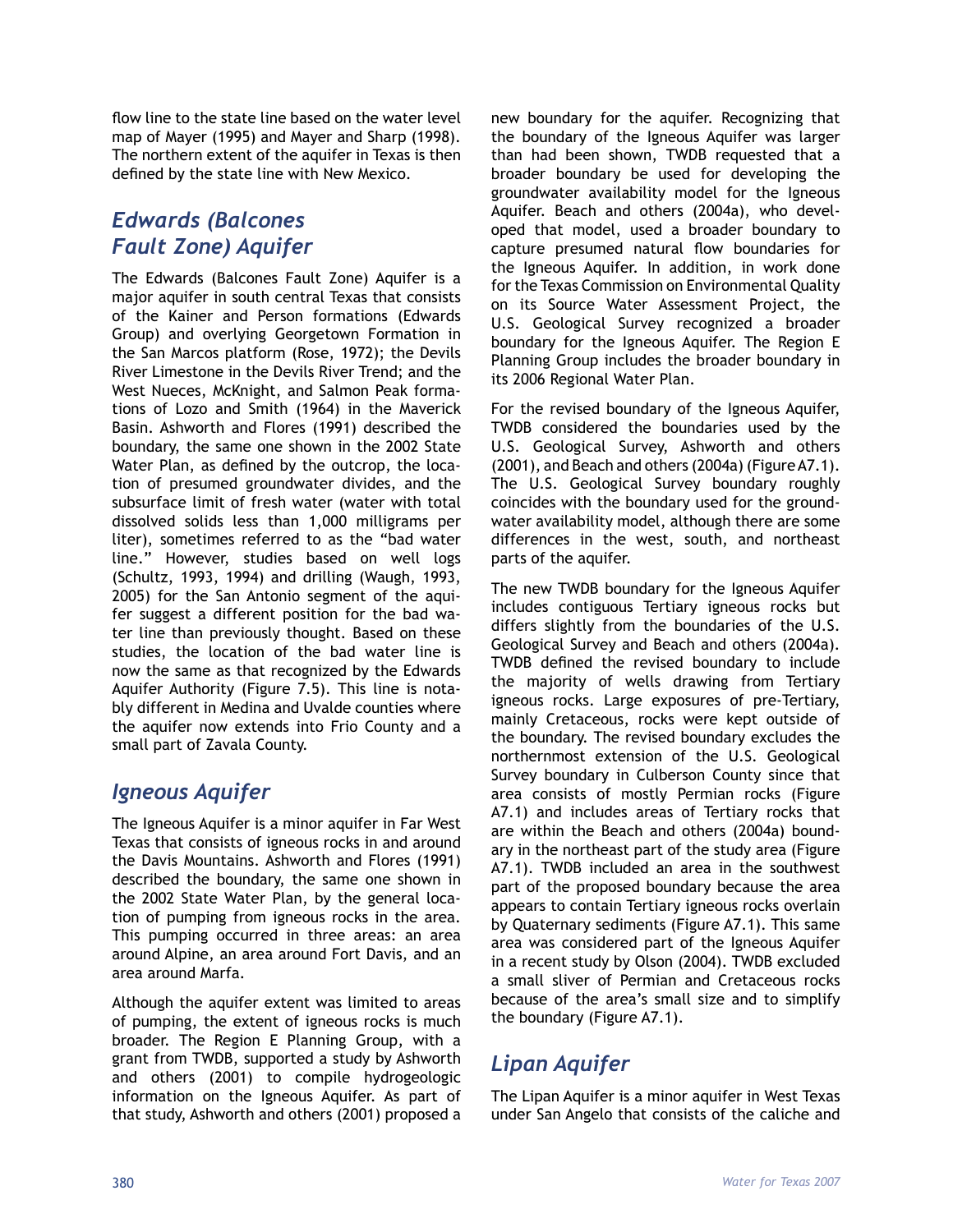gravel deposits of the Leona Formation and the underlying Permian sandstone and limestone formations (San Angelo Sandstone, Choza Formation, Bullwagon Dolomite, Vale Formation, Standpipe Limestone, and Arroyo Formation). Ashworth and Flores (1991) described the boundary, the same one shown in the 2002 State Water Plan, by the outcrop area of the Leona Formation and included the hydraulically connected Permian rocks underneath the Leona Formation. However, many wells within the current aquifer extent rely on water from the Permian rocks for supply, and the Permian rocks extend beyond the limits of the Leona Formation. In addition, the groundwater availability model for the Lipan Aquifer, in an effort to follow groundwater flow boundaries, extended beyond the current extent of the aquifer (Beach and others, 2004b).

The revised boundary for the Lipan Aquifer includes Quaternary Alluvium outside the present boundary and extends underneath the Edwards-Trinity (Plateau) Aquifer to the south (Figure 7.7). The reason for including Quaternary Alluvium outside the present aquifer boundary is that wells located along the North and Middle Concho rivers to the west are important sources of water in periods of greater rainfall. Also, groundwater from the alluvium in these valleys flows eastward into the Lipan Aquifer as defined in the 2002 State Water Plan (Beach and others, 2004b). By including more alluvium, the Lipan Aquifer coincides with the boundary for the Edwards-Trinity (Plateau) Aquifer to the north, west, and south. To the east the aquifer boundary remains essentially unchanged, occurring at the boundary between the Leona Formation and the Permian Clear Fork Group or Lueders Formation. The boundary to the south is defined by the presumed groundwater divide used in the groundwater availability model (Beach and others, 2004b), which was based on the water level map by Bush and others (1993).

The Lipan Aquifer does not consist of a single rock unit that can be easily traced in outcrop or identified in the subsurface. Instead, the aquifer is made up of seven different formations, mostly covered by alluvium or the Edwards-Trinity (Plateau) Aquifer. Therefore, it is not always clear where the limits of the Lipan Aquifer may be. This poses a problem along the eastern edge of the aquifer where the boundary is covered. The extent of the Lipan Aquifer underneath the Edwards-Trinity (Plateau) Aquifer is unsubstantiated given the small number of wells in this area. Additional well information, perhaps from Lange (1997, 1999) and UCRA (2000), could be used to refine this boundary in the future.

### *Ogallala Aquifer*

The boundary for the Ogallala Aquifer changed when the boundary for the Pecos Valley Aquifer was adjusted (Figure 7.8). Please see the following discussion on the Pecos Valley Aquifer for a description of the change.

#### *Pecos Valley Aquifer (formerly the Cenozoic Pecos Alluvium Aquifer)*

The Pecos Valley Aquifer—formerly the Cenozoic Pecos Alluvium Aquifer—is a major aquifer in the Pecos River Basin of West Texas that consists of sand, gravel, and clay deposits. Ashworth and Flores (1991) described the boundary, the same one shown in the 2002 State Water Plan, as defined by the extent of unconsolidated deposits in the Pecos and Monument Draw troughs. However, recent groundwater availability modeling projects (Anaya and Jones, 2004, and ongoing TWDB work on a model for the Pecos Valley Aquifer) suggest that the boundaries should be revised.

The Pecos Valley Aquifer is composed of the Quaternary alluvial and eolian (windblown) sediments that occur in the Pecos River Valley filling the Pecos and Monument Draw troughs. The boundaries of the aquifer are determined by the occurrence of structural highs along the margins of the aquifer that form barriers to groundwater flow and the pinch out of unconsolidated sediments in the troughs. The base of the aquifer is the top of the geologic units immediately underlying the alluvial/eolian sediments. These geologic units also constitute the Edwards-Trinity (Plateau) Aquifer in the south, the Rustler Formation in the west, and the Dockum Group in the east.

The Pecos Valley Aquifer boundaries differ from those of the Cenozoic Pecos Alluvium Aquifer in two ways. First, the boundary between the Ogallala Aquifer and the Pecos Valley Aquifer is different in Andrews County (Figure 7.8). The new boundary coincides with the surface water divide between the Rio Grande and Colorado River basins. This boundary also coincides with the axis of a structural high, the Central Basin Platform (Howard and Williams, 1972; Ruppel, 1983), and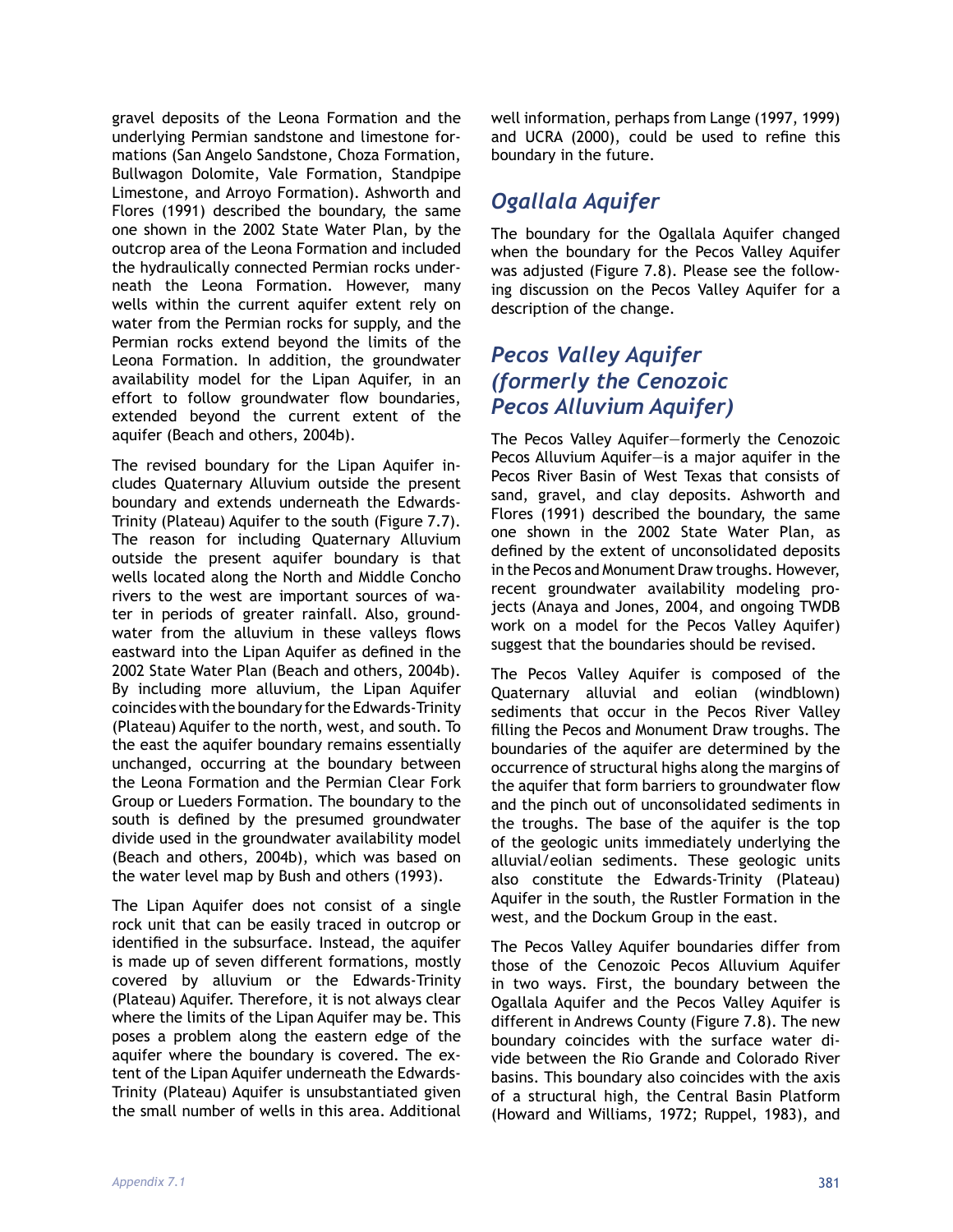was the official TWDB aquifer boundary prior to 1990 (TWDB, 1984). TWDB revised aquifer boundaries in the late 1980s in response to the completed Texas geologic atlas (Ashworth and Flores, 1991). Prior to 1990, the boundary of the Cenozoic Pecos Alluvium in Andrews County followed the surface water divide. In 1990, Ashworth and Flores (1991) changed the boundary so that it approximately followed the western pinch out of the Ogallala Formation.

The other boundary change extends the aquifer to include parts of Loving, Winkler, Ward, Pecos, and Crane counties where the alluvium is thin. Adding these previously excluded areas allows for more realistic interaction between the Pecos Valley Aquifer and the Pecos River in groundwater flow models (Figure 7.8). In addition, the new aquifer boundary better represents the geology as indicated by the 1:250,000 maps of the Geologic Atlas of Texas (Eifler and Barnes, 1976; Eifler and others, 1976; Anderson and others, 1982).

TWDB also changed the name from the Cenozoic Pecos Alluvium Aquifer to the Pecos Valley Aquifer. "Cenozoic" was removed because it is now recognized that it is not advisable to attach a time-stratigraphic name (such as "Cenozoic") to an aquifer name (Hansen, 1991). "Alluvium" was removed because the aquifer consists of both alluvial and eolian deposits. TWDB added "Valley" to provide a geographic reference to the name.

#### *Seymour Aquifer*

The Seymour Aquifer is a major aquifer in North Texas that consists of gravel, conglomerate, sand, and silty clay beds of the Seymour Formation, the Lingos Formation, and younger alluvial deposits. Ashworth and Flores (1991) described the boundary, the same one shown in the 2002 State Water Plan, as defined by surface extent of alluvium, well development, and usage. However, initial analysis and a recent groundwater availability modeling project (Ewing and others, 2004) suggests that not all of the previously delineated Seymour Aquifer holds water.

Aware of reports that not all of the mapped Seymour Aquifer held water, TWDB reviewed well information to determine which parts of the aquifer hold water and which parts do not. This

review was done prior to developing the groundwater availability model for the Seymour Aquifer. In the process of developing the model, additional changes were made to the aquifer's extent. Therefore, TWDB has changed the boundary so that only those sediments that are known to hold groundwater are part of the Seymour Aquifer (Figure 7.9).

## *Trinity Aquifer*

The Trinity Aquifer is a major aquifer in Central and north central Texas that consists of sand, limestone, silty clay, and conglomerate. Ashworth and Flores (1991) described the boundary, the same one shown in the 2002 State Water Plan, as defined by all water-bearing basal Cretaceous units. The Trinity Aquifer extends beneath the Edwards (Balcones Fault Zone) Aquifer ending in the subsurface toward the west in eastern Uvalde County. This subsurface boundary in Uvalde County appears to coincide with the Sabinal River and, therefore, has a great amount of sinuosity and detail.

Groundwater in the Trinity Aquifer in Uvalde County presumably flows beneath the Edwards (Balcones Fault Zone) Aquifer toward the south, in the same direction of the Sabinal River, which is probably why TWDB chose the river as the subsurface boundary of the aquifer. However, the boundary—as shown in Ashworth and Hopkins (1995)—has much greater detail than what is known about the groundwater flow line. Therefore, TWDB has smoothed the shape of this line to better reflect the knowledge of its position (Figure 7.10).

The position of this line in Uvalde County is somewhat arbitrary and open to interpretation. Although not shown on current maps, the water-bearing rocks of the Trinity Group also exist underneath the Edwards (Balcones Fault Zone) Aquifer in the rest of Uvalde County and the eastern part of Kinney County. One reason these water-bearing rocks are not included as part of an aquifer is because this area is where the Trinity, Edwards (Balcones Fault Zone), and Edwards-Trinity (Plateau) aquifers converge, and it is unclear which aquifer these rocks should be assigned to. Another reason is that there have not been any studies on the limit of the aquifer in these parts of Uvalde and Kinney counties similar to what was done in Bexar County (Duffin, 1974).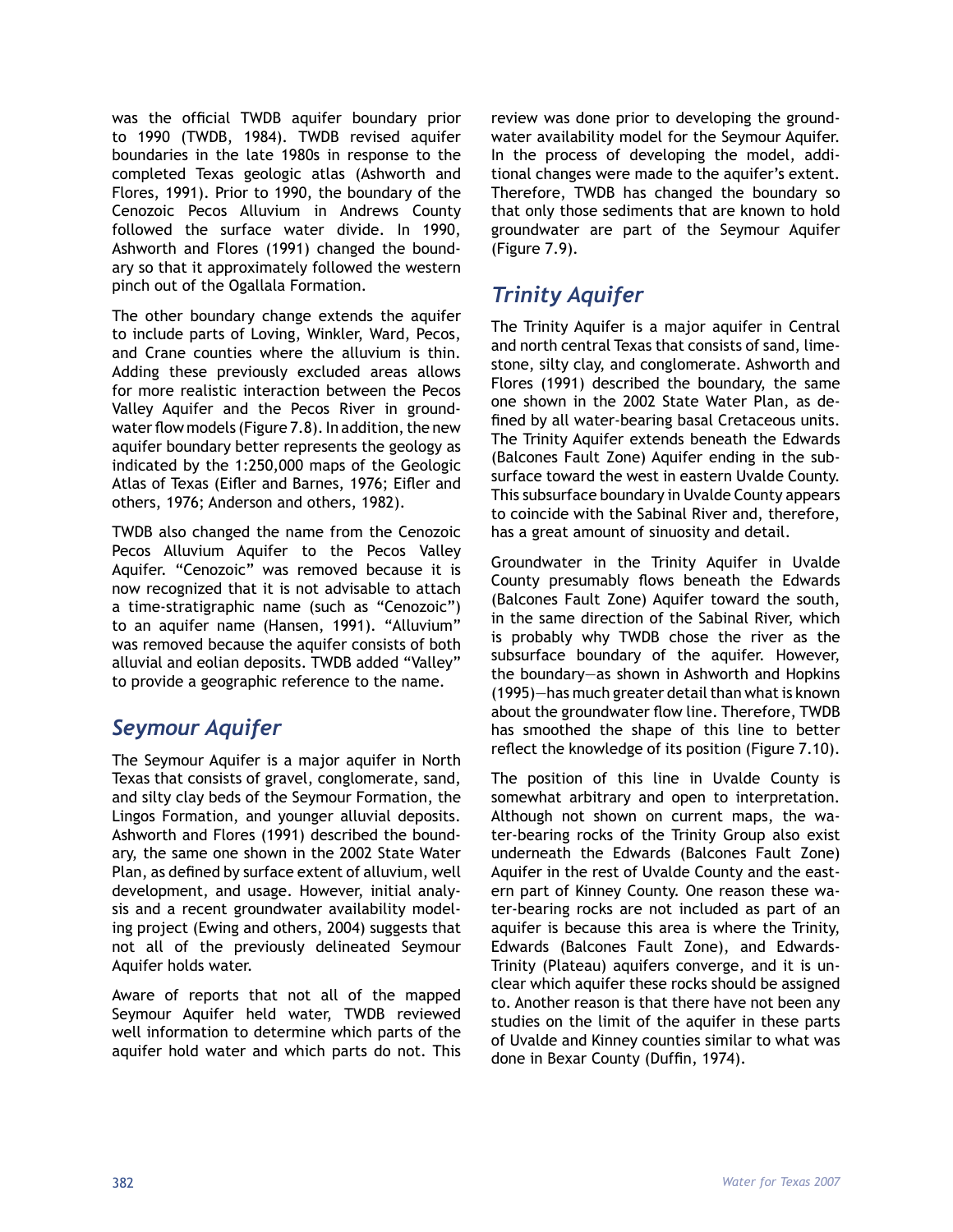#### *References*

Anaya, R., and Jones, I.C., 2004, Groundwater availability model for the Edwards-Trinity (Plateau) and Pecos Valley aquifer systems, Texas: Texas Water Development Board, unpublished report, 208 p.

Anderson, J.E., Jr., Brown, J.B., Gries, J.C., Lovejoy, E.M.P., McKalips, D., and Barnes, V.E., 1982, Fort Stockton sheet: Bureau of Economic Geology, Geologic Atlas of Texas, Charles Laurence Baker Memorial Edition, scale 1:250,000, 1 sheet.

Ashworth, J.B., Chastain-Howley, A., Urbanczyk, K.M., Standen, A.R., and Darling, B. K., 2001, Igneous aquifer system of Brewster, Jeff Davis, and Presidio counties, Texas: Contract report prepared for the Far West Texas Regional Water Planning Group, 47 p.

Ashworth, J.B., and Flores, R.R., 1991, Delineation criteria for the major and minor aquifer maps of Texas: Texas Water Development Board Limited Publication 212, 27 p.

Ashworth, J.B., and Hopkins, J., 1995, Minor and major aquifers of Texas: Texas Water Development Board Report 345, 66 p.

Beach, J.A., Ashworth, J.B., Finch, S.T., Jr., Chastain-Howley, A., Calhoun, K., Urbanczyk, K.M., Sharp, J.M., and Olson, J., 2004a, Groundwater availability model for the Igneous and parts of the West Texas Bolsons (Wild Horse Flat, Michigan Flat, Ryan Flat and Lobo Flat) aquifers: Contract report prepared for the Texas Water Development Board by LBG-Guyton and Associates (prime contractor), variously paginated.

Beach, J.A., Burton, S., and Kolarik, B., 2004b, Groundwater availability model for the Lipan Aquifer in Texas: Contract report prepared for the Texas Water Development Board by LBG-Guyton and Associates, variously paginated.

Boyd, F.M., and Kreitler, C.W., 1986, Hydrogeology of a gypsum playa, northern Salt Basin, Texas: El Paso Geological Society, Guidebook 18, p. 170–183.

Bush, P.W., Ardis, A.F., and Wynn, K.H., 1993, Historical potentiometric surface of the Edwards-Trinity Aquifer System and contiguous hydraulically connected units, West-Central Texas: U.S. Geological Survey, Water-Resources Investigations Report 92-4055, 3 maps.

Duffin, G., 1974, Subsurface saline water resources in the San Antonio area, Texas: Texas Water Development Board Open File Report, 23 p.

Eifler, G.K., Jr., Reeves, C.C., Jr., and Barnes, V.E., 1976, Hobbs sheet: Bureau of Economic Geology, Geologic Atlas of Texas, William Battle Phillips Memorial Edition, scale 1:250,000, 1 sheet.

Eifler, G.K., and Barnes, V.E., 1976, Pecos sheet: Bureau of Economic Geology, Geologic Atlas of Texas, Johan August Udden Memorial Edition, scale 1:250,000, 1 sheet.

Ewing, J.E., Jones, T.L., Pickens, J.F., Chastain-Howley, A., Dean, K.E., and Spear, A.A., 2004, Groundwater availability model for the Seymour Aquifer: Contract report to the Texas Water Development Board by Intera, Inc. (prime contractor), variously paginated.

George, P., Mace, R.E., and Mullican, W.F., III, 2005, The hydrogeology of Hudspeth County, Texas: Texas Water Development Board Report 364, 95 p.

Goetz, L.K., 1977, Quaternary faulting in Salt Basin grabens, West Texas: Unpublished M.A. thesis, The University of Texas at Austin, 136 p.

Hansen, W.R., 1991, Suggestions to authors of the reports of the United States Geologic Survey, seventh edition: U.S. Government Printing Office, 289 p.

Howard, A.D., and Williams, J.W., 1972, Physiography *in* Geologic atlas of the Rocky Mountain region, United States of America: Rocky Mountain Association of Geologists, Denver, Colorado, p. 29–31.

Hutchison, W.R., 2002, Development of a preliminary groundwater flow model for the Dell City area, Texas: Association of Engineering Geologists/American Institute of Professional Geologists Annual Meeting—Gambling with Geologic Hazards and Dealing with Sustainability, September 26, 2002, Reno, Nevada.

Hutchison, W.R., 2006, Groundwater management in El Paso, Texas: Ph.D. Dissertation, The University of Texas at El Paso, 345 p.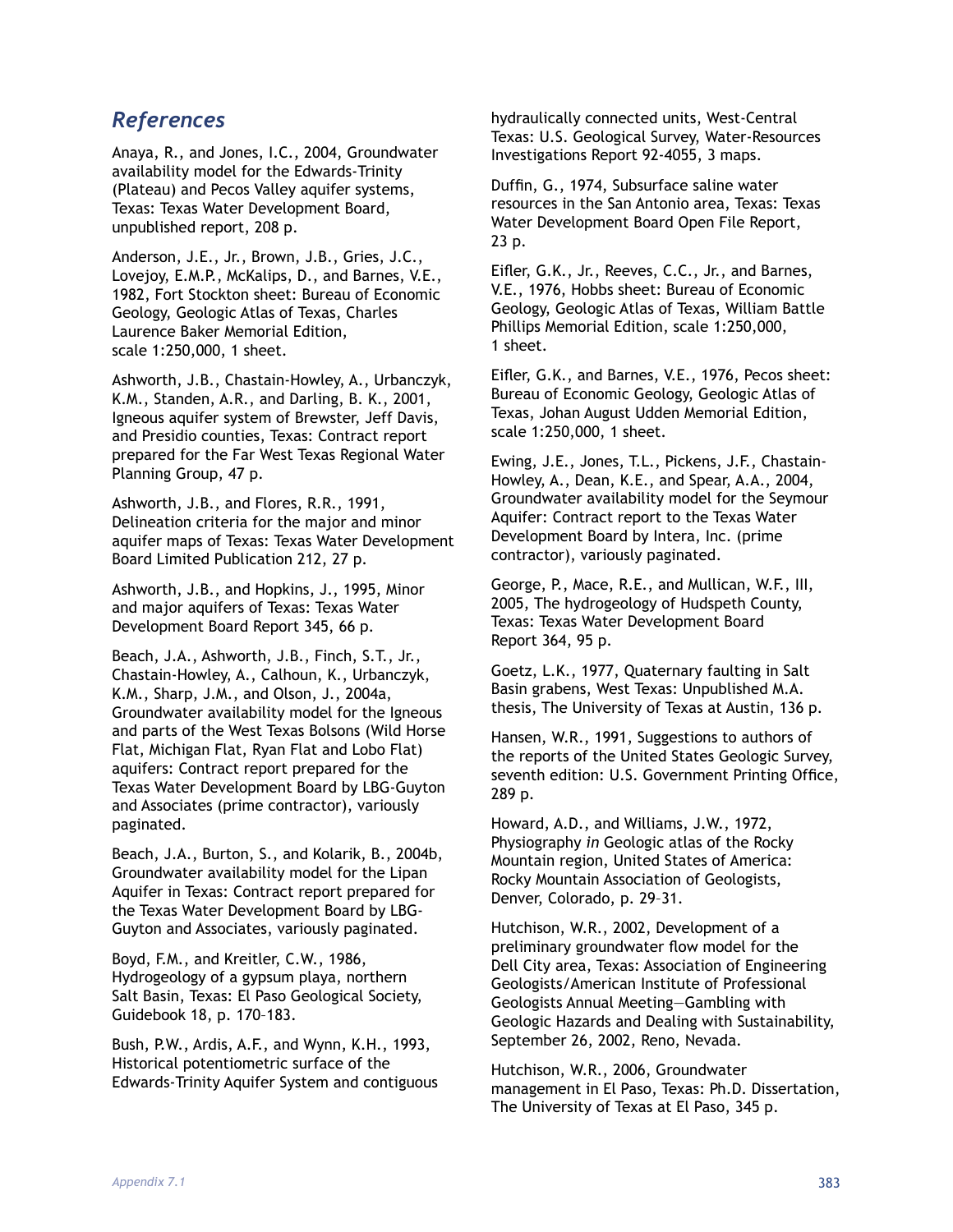King, P.B., 1965, Geology of the Sierra Diablo region, Texas: U.S. Geological Survey Professional Paper 480, 185 p.

Lange, A.J., 1997, Hydrogeology and water quality of the Lipan Aquifer: Lipan-Kickapoo Water Conservation District, 56 p.

Lange, A.J., 1999, Water levels and water quality of the Lipan Aquifer: Lipan-Kickapoo Water Conservation District, 64 p.

LBG-Guyton Associates, 2003, Brackish groundwater manual for Texas regional water planning groups: Contract report prepared for the Texas Water Development Board, 188 p.

Leggatt, E.R., 1957, Geology and ground-water resources of Tarrant County, Texas: Texas Board of Water Engineers Bulletin 5709, 187 p.

Lozo, F.E., Jr., and Smith, C.I., 1964, Revision of Comanche Cretaceous stratigraphic nomenclature, southern Edwards Plateau, southwest Texas: Gulf Coast Association of Geological Societies Transactions, v. 14, p. 285–306.

Mayer, J.R., 1995, The role of fractures in regional groundwater flow—Field evidence and model results from the basin and range of Texas and New Mexico: Unpublished Ph.D. dissertation, The University of Texas at Austin, 221 p.

Mayer, J.M., and Sharp, J.M., Jr., 1998, Fracture control of regional ground-water flow in a carbonate aquifer in a semi-arid region: Geological Society of America Bulletin, v. 110, p. 269–283.

Mullican, W.F., III, and Mace, R.E., 2001, The Diablo Plateau Aquifer *in* Mace, R.E., Mullican, W.F., III, and Angle, E.A., eds., Aquifers of West Texas: Texas Water Development Board Report 356, p. 257–267.

Olson, J., 2004, The Igneous aquifers of West Texas: Unpublished report sent to the Texas Water Development Board, 45 p.

Nielson, P.D., and Sharp, J.M., 1985, Tectonic controls on the hydrogeology of the Salt Basin, Trans-Pecos Texas *in* Dickerson, P.W., and Muehlberger, W.R., eds., Structure and tectonics of Trans-Pecos Texas: West Texas Geological Society Publication 85-81, p. 231–234.

Rose, P.R., 1972, Edwards Group, surface and subsurface, central Texas: The University of Texas at Austin, Bureau of Economic Geology Report of Investigations 74, 198 p.

Ruppel, S.C., 1983, Facies and depositional setting of Mississippian rocks in the Palo Duro-Hardeman Basin area *in* Shaw, R.L., and Poulan, B.J., eds., Permian Basin cores—A core workshop: Permian Basin Section of the Society of Economic Paleontologists and Mineralogists Core Workshop No. 2, p. 47–68.

Schultz, A.L., 1993, Defining the Edwards Aquifer freshwater/saline-water interface with geophysical logs and measured data (San Antonio to Kyle, Texas): Edwards Underground Water District Report 93-06, 81 p.

Schultz, A.L., 1994, 1994 review and update of the position of the Edwards Aquifer freshwater/ saline-water interface from Uvalde to Kyle, Texas: Edwards Underground Water District Report 94-05, 31 p.

TWC (Texas Water Commission), 1989, Ground-water quality of Texas—An overview of natural and man-affected conditions: Texas Water Commission Report 89-01, 197 p.

TWDB (Texas Water Development Board), 1984, Water for Texas—A comprehensive plan for the future: Texas Water Development Board Document Number GP-4-1, 81 p.

UCRA (Upper Colorado River Authority), 2000, High levels of nitrates in ground water within the Lipan Aquifer, Tom Green and Concho counties and the effects on surface water quality: Upper Colorado River Authority Clean Rivers Program Special Study, http://www.lcra.org/crp/crpconcho\_study.html.

USGS (U.S. Geological Survey) and TWDB (Texas Water Development Board), 2006, Digital geologic atlas of Texas: Austin, TX, U.S. Geological Survey and Texas Water Development Board, Arc shapefiles, available through the Texas Natural Resources Information System, Austin, TX.

Waugh, J.R., 1993, South Medina County observation well project: Edwards Underground Water District Report 93-11.

Waugh, J.R., 2005, San Antonio Water System saline water study: The Fountainhead, Texas Ground Water Association, 4th issue, p. 3, 10–11.